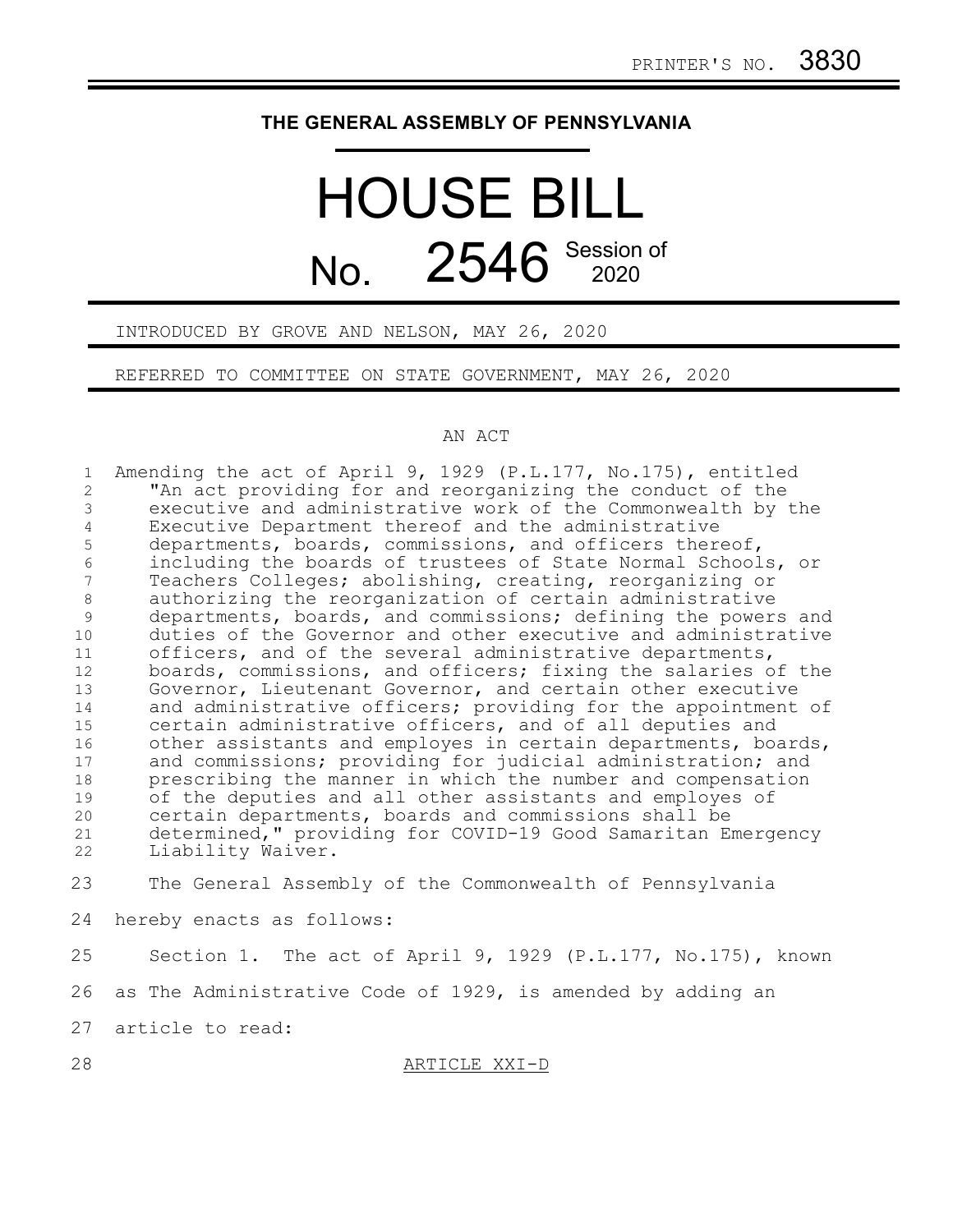| 1            | COVID-19 GOOD SAMARITAN                                             |
|--------------|---------------------------------------------------------------------|
| $\mathbf{2}$ | EMERGENCY LIABILITY WAIVER                                          |
| 3            | Section 2101-D. Applicability.                                      |
| 4            | An immunity granted under this article shall apply to an act        |
| 5            | or omission made in response to the proclamation of disaster        |
| 6            | emergency issued by the Governor on March 6, 2020, published at     |
| 7            | 50 Pa.B. 1644 (March 21, 2020), and any renewal of the state of     |
| 8            | disaster emergency.                                                 |
| 9            | Section 2102-D. Liability for damages from equipment or other       |
| 10           | goods for public health emergency response.                         |
| 11           | (a) General rule.--A person is not subject to civil                 |
| 12           | liability arising from the use, nature or condition of equipment    |
| 13           | or other goods manufactured, modified, produced for or utilized,    |
| 14           | including an atypical or novel utilization, by a health care        |
| 15           | facility or health care practitioner.                               |
| 16           | <u>Nonapplicability.--This section shall not apply to an</u><br>(b) |
| 17           | injury or death to a person that results from an act or omission    |
| 18           | of the person constituting recklessness or intentional              |
| 19           | misconduct.                                                         |
|              | 20 (c) Nonliability.--This section shall not be construed as        |
| 21           | establishing any liability.                                         |
| 22           | (d) Definitions.--As used in this section, the following            |
| 23           | words and phrases shall have the meanings given to them in this     |
| 24           | subsection unless the context clearly indicates otherwise:          |
| 25           | "Health care facility." As defined in section 103 of the act        |
| 26           | of July 19, 1979 (P.L.130, No.48), known as the Health Care         |
| 27           | Facilities Act.                                                     |
| 28           | "Health care practitioner." As defined in section 103 of the        |
| 29           | Health Care Facilities Act.                                         |
| 30           | "Person." An individual, corporation, partnership,                  |

20200HB2546PN3830 - 2 -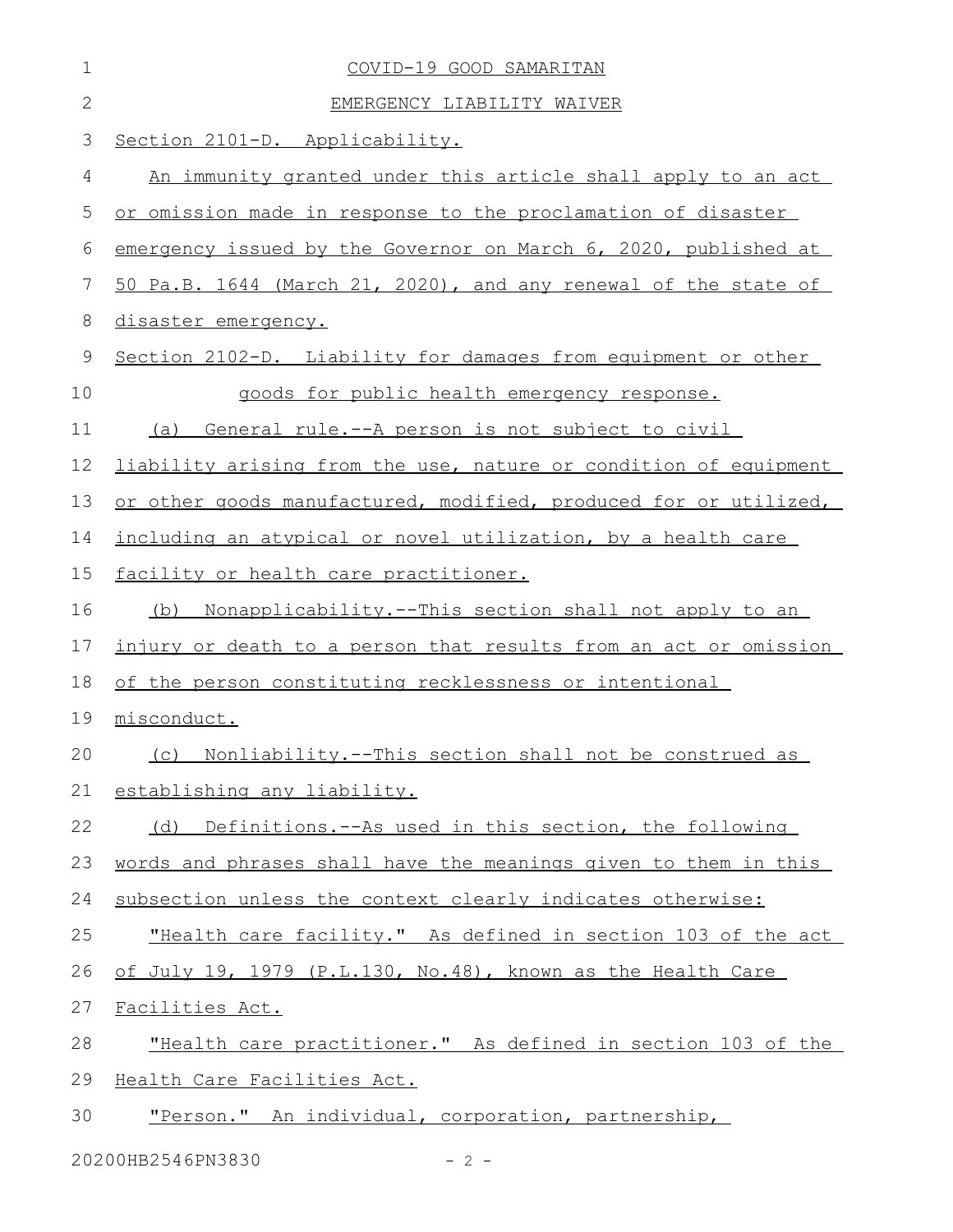| 1  | organization, association or government entity. For a            |
|----|------------------------------------------------------------------|
| 2  | corporation, partnership, organization, association or           |
| 3  | governmental entity, the term shall include an officer,          |
| 4  | director, partner, deacon, trustee, council member or other      |
| 5  | elected or appointed individual responsible for the governance   |
| 6  | of the entity.                                                   |
| 7  | Section 2103-D. Immunity from civil and criminal liability for   |
| 8  | medical care.                                                    |
| 9  | Covered provider.--A covered provider that is involved<br>(a)    |
| 10 | with or provides medical care shall not be subject to civil and  |
| 11 | criminal liability as a result of an act or omission by the      |
| 12 | covered provider.                                                |
| 13 | Exception.--The immunity under subsection (a) shall not<br>(b)   |
| 14 | extend to an act or omission intentionally designed to harm or a |
| 15 | grossly negligent act or omission which results in harm to an    |
| 16 | individual receiving medical care.                               |
| 17 | Definitions.--As used in this section, the following<br>(C)      |
| 18 | words and phrases shall have the meanings given to them in this  |
| 19 | subsection unless the context clearly indicates otherwise:       |
| 20 | "Covered provider." Any of the following:                        |
| 21 | (1) A health care practitioner as defined in section 103         |
| 22 | of the act of July 19, 1979 (P.L.130, No.48), known as the       |
| 23 | Health Care Facilities Act, or any health care practitioner      |
| 24 | or provider licensed by a state or a political division of       |
| 25 | the United States, including pursuant to a waiver of a law or    |
| 26 | a requlation issued by the United States, the Commonwealth or    |
| 27 | a local governmental authority.                                  |
| 28 | (2) As follows:                                                  |
| 29 | (i)<br>A health care facility as defined in the Health           |
| 30 | Care Facilities Act or a temporary site operated by a            |

20200HB2546PN3830 - 3 -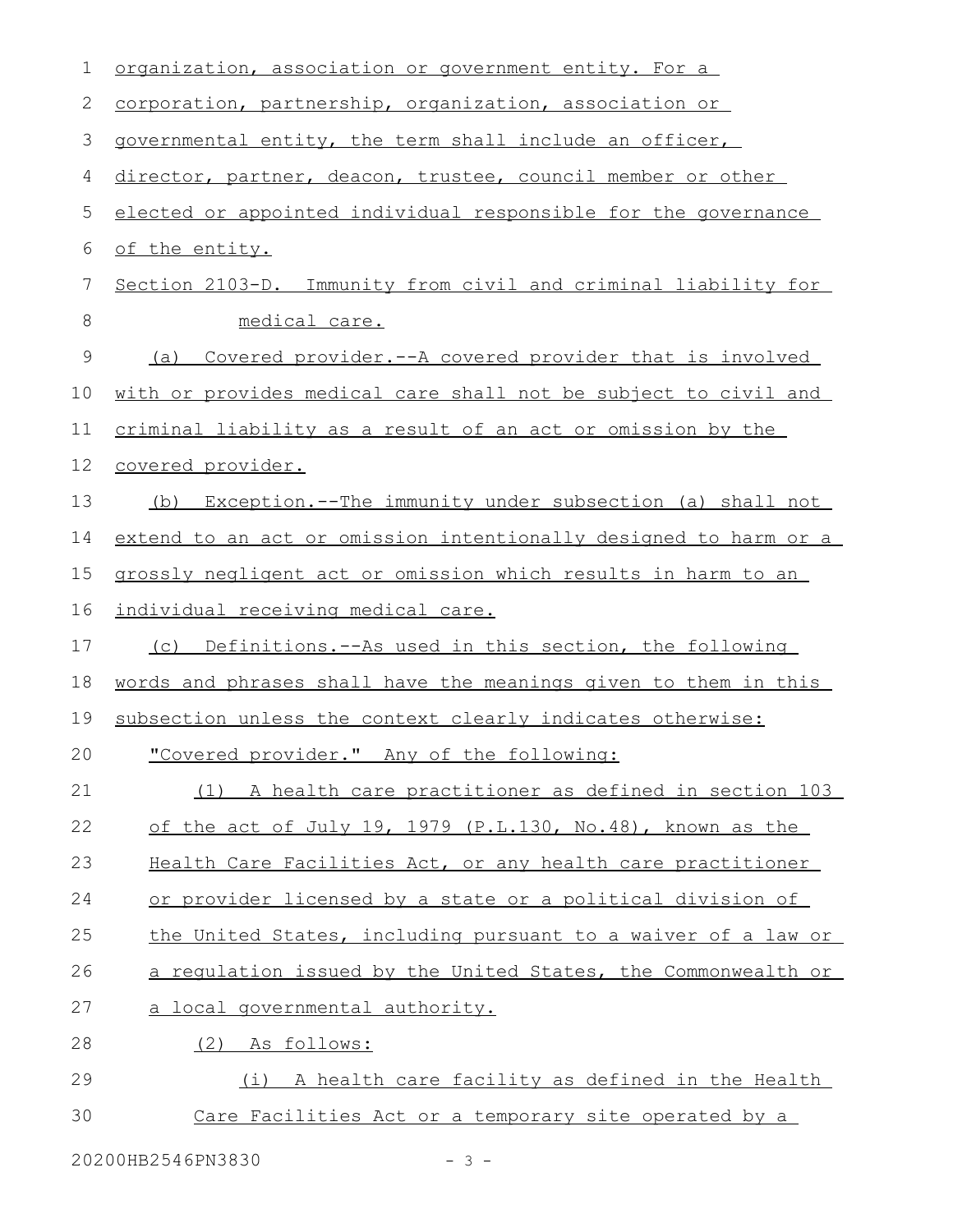| $\mathbf 1$ | health care facility during the pendency of a pandemic or |
|-------------|-----------------------------------------------------------|
| 2           | other disaster or emergency as declared by the Governor,  |
| 3           | including a facility authorized to operate pursuant to a  |
| 4           | waiver of a law or a regulation issued by the United      |
| 5           | States, the Commonwealth or local governmental authority. |
| 6           | (ii) A legal entity whose primary purpose is the          |
| 7           | provision of medical care or a parent organization or     |
| 8           | entity to a health care facility.                         |
| 9           | (3) As follows:                                           |
| 10          | A facility as defined in section 1001 of the act<br>(i)   |
| 11          | of June 13, 1967 (P.L.31, No.21), known as the Human      |
| 12          | Services Code, or a parent organization or entity of the  |
| 13          | facility.                                                 |
| 14          | (ii) A business, university, facility or                  |
| 15          | organization that provides a venue for the provision of   |
| 16          | medical care.                                             |
| 17          | (4) An individual employed or contracted by a health      |
| 18          | care practitioner, health care facility or facility under |
| 19          | paragraph (3), who is involved in providing medical care. |
| 20          | (5) As follows:                                           |
| 21          | (i) A licensed, certified or authorized person            |
| 22          | providing emergency medical services as defined in 35     |
| 23          | Pa.C.S. § 8103 (relating to definitions) or a person      |
| 24          | employed or contracted to operate an ambulance as defined |
| 25          | therein.                                                  |
| 26          | (ii) A parent organization or entity of a person          |
| 27          | under subparagraph (i).                                   |
| 28          | (6) Nursing care as defined in 28 Pa. Code Ch. 201        |
| 29          | (relating to applicability, definitions, ownership and    |
| 30          | general operation of long-term care nursing facilities),  |
|             |                                                           |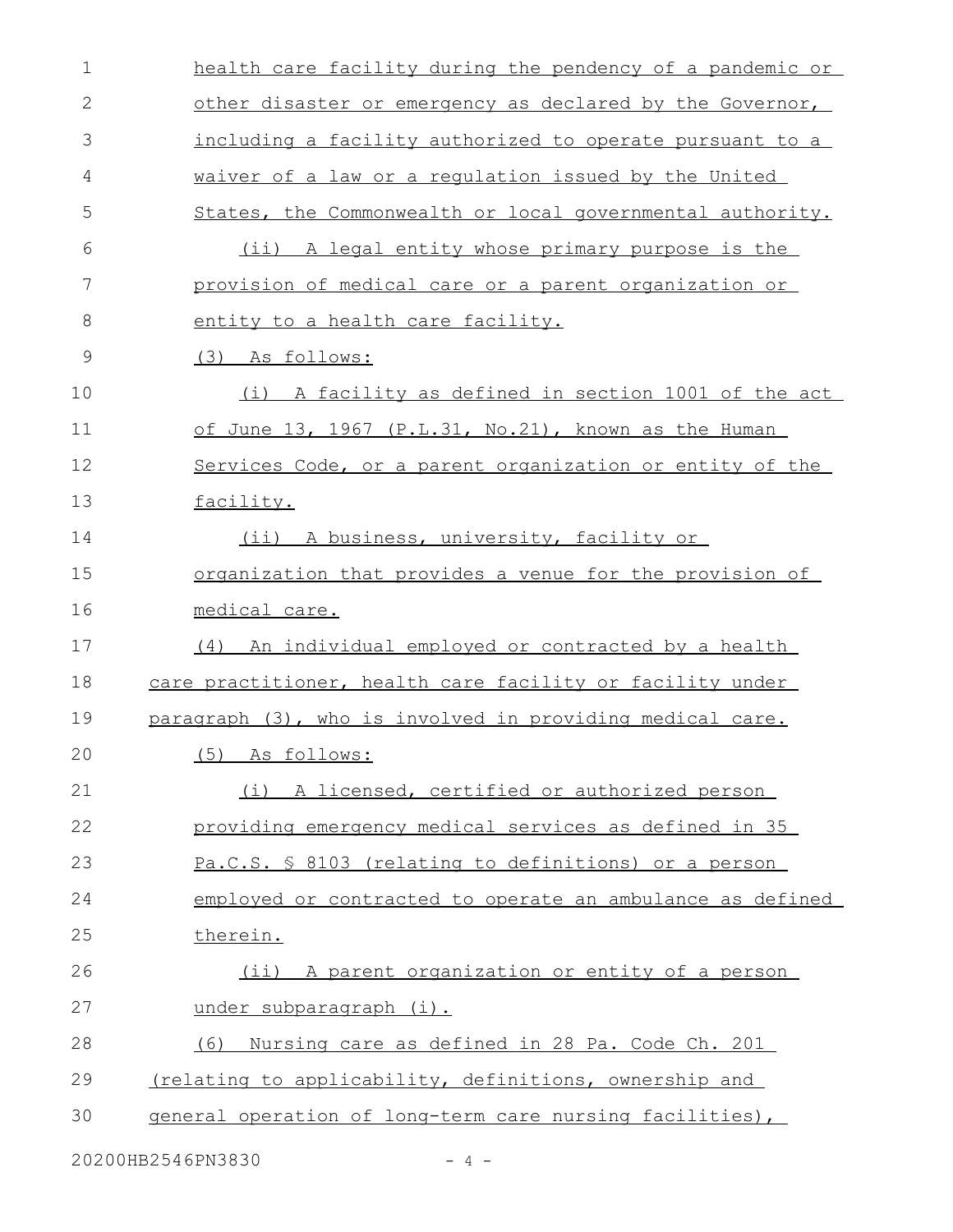| $\mathbf 1$  | provided that the nursing care is in support of the                |
|--------------|--------------------------------------------------------------------|
| $\mathbf{2}$ | activities of daily living and other instrumental activities       |
| 3            | of daily living as defined in 55 Pa. Code Chs. 2600 (relating      |
| 4            | to personal care homes) and 2800 (relating to assisted living      |
| 5            | residences), or services covered that nursing care providers       |
| 6            | are obligated to deliver or arrange under their requirements       |
| 7            | of licensure.                                                      |
| $8\,$        | A pharmacist as defined in section 2(10) of the act<br>(7)         |
| $\mathsf 9$  | of September 27, 1961 (P.L.1700, No.699), known as the             |
| 10           | Pharmacy Act.                                                      |
| 11           | (8) A clinical laboratory, including a laboratory that             |
| 12           | is certified under section 353 of the Public Health Service        |
| 13           | Act (42 U.S.C. § 263a) or licensed under the act of September      |
| 14           | 26, 1951 (P.L.1539, No.389), known as The Clinical Laboratory      |
| 15           | Act, to provide testing, diagnosis or treatment of a health        |
| 16           | condition, illness, injury or disease related to a confirmed       |
| 17           | or suspected case of COVID-19.                                     |
| 18           | "COVID-19." The novel coronavirus as identified in the             |
| 19           | proclamation of disaster emergency issued by the Governor on       |
|              | 20 March 6, 2020, published at 50 Pa.B. 1644 (March 21, 2020), and |
| 21           | any renewal of the state of disaster emergency.                    |
| 22           | Section 2104-D. Immunity during disaster declaration for child     |
| 23           | care providers.                                                    |
| 24           | (a) Authorization.--An officer, director or employee of a          |
| 25           | child care center or family child care home licensed by the        |
| 26           | Department of Human Services that is authorized to continue        |
| 27           | operations during the period covered by the proclamation of        |
| 28           | disaster emergency under this article shall not be liable for      |
| 29           | any civil damages as a result of the continued operation of the    |
| 30           | center or home during the period covered by the proclamation.      |
|              |                                                                    |

20200HB2546PN3830 - 5 -